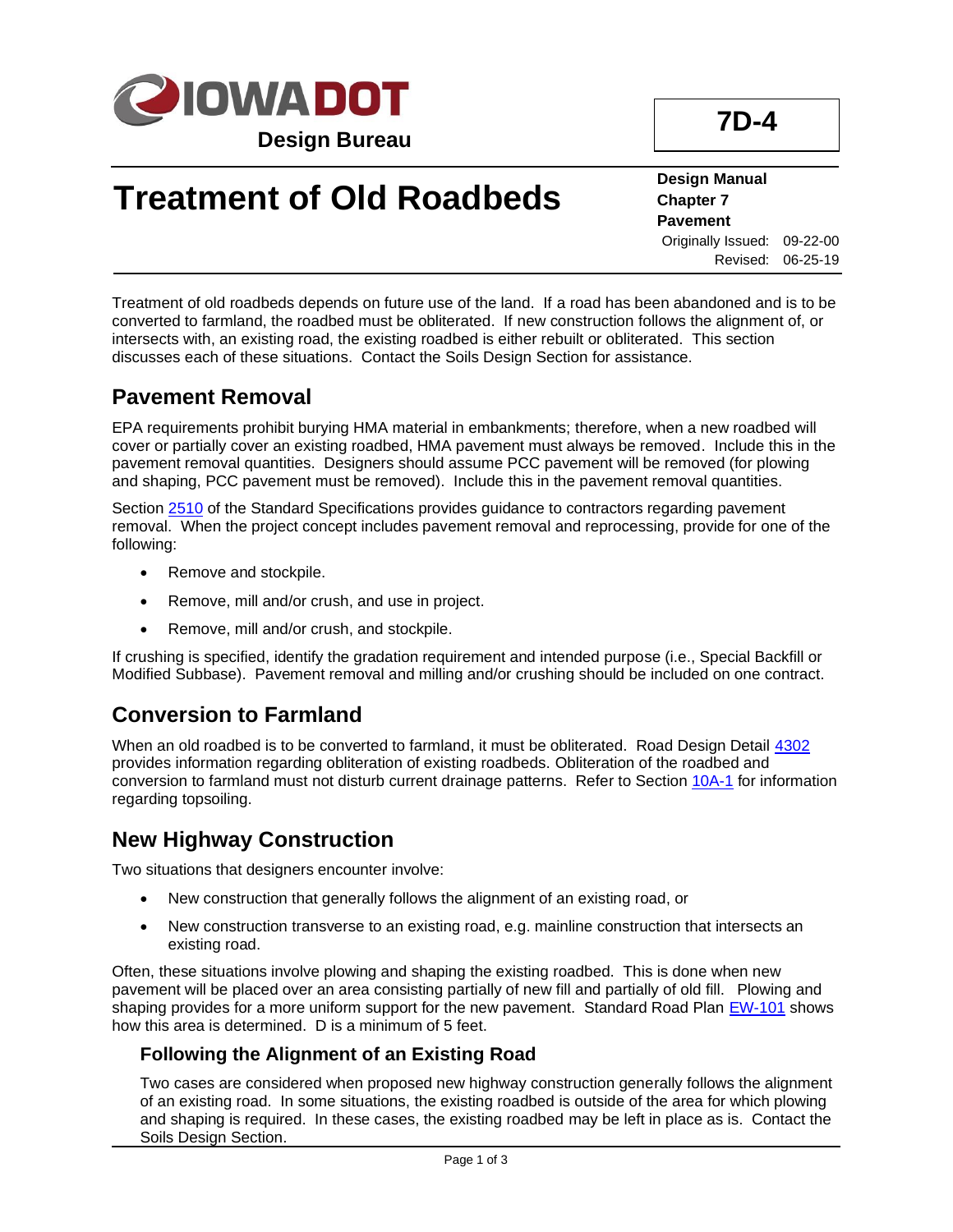#### **Case 1**

Where the existing road would be located within the proposed roadbed (see Figure 1), the embankment should be rebuilt according to Standard Road Plan [EW-101.](../SRP/IndividualStandards/ew101.pdf) Tab [107-31](../tnt/PDFsandWebFiles/IndividualPDFs/0107-31.pdf) should be included in the plans.



**Figure 1:** Existing roadbed inside of proposed roadbed as outlined in Case 1.

#### **Case 2**

Where the existing roadbed would be partially or fully exposed, the roadbed should be obliterated and reshaped (see Figure 2) or covered over with a minimum of one foot of fill (see Figure 3), whichever method is appropriate to the conditions involved.



**Figure 3:** Covering old roadbed as outlined in Case 2.

#### **Transverse to an Existing Road**

When widening or adding lanes through an intersection with an existing road (see Figure 4), excavation through the area of the existing transverse roadbed should be tabbed as plowing and shaping. Use Tabulation [107-31.](../tnt/PDFsandWebFiles/IndividualPDFs/0107-31.pdf)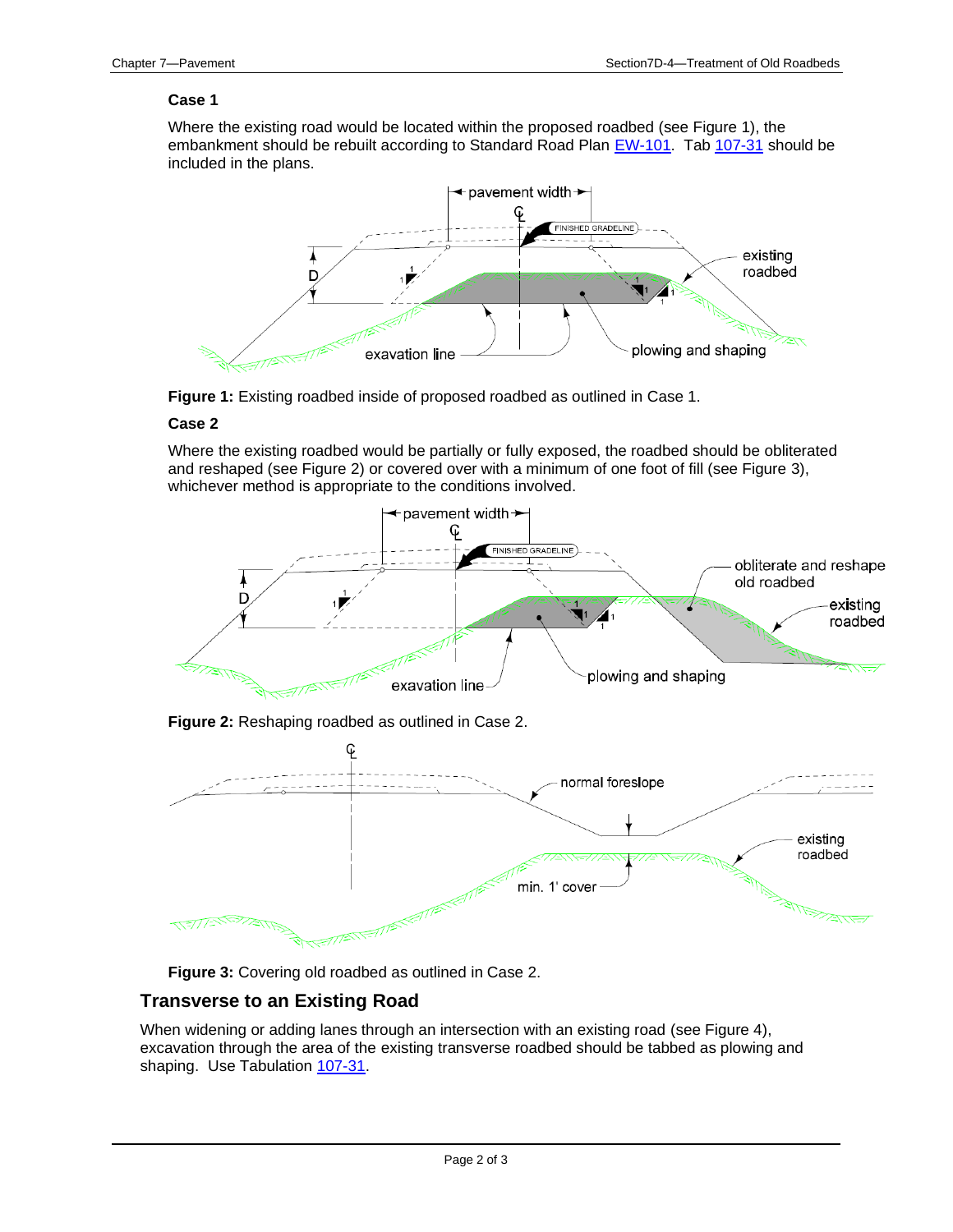

**Figure 4:** Widening or adding lanes through an intersection.

If the existing road is to be converted to farmland, follow the procedure discussed above for conversion to farmland, except the existing roadbed located under the proposed new roadbed should be tabbed as plowing and shaping rather than obliteration (see Figure 5). Use Tabulation [107-31.](../tnt/PDFsandWebFiles/IndividualPDFs/0107-31.pdf)



**Figure 5:** Existing transverse road inside of proposed roadbed.